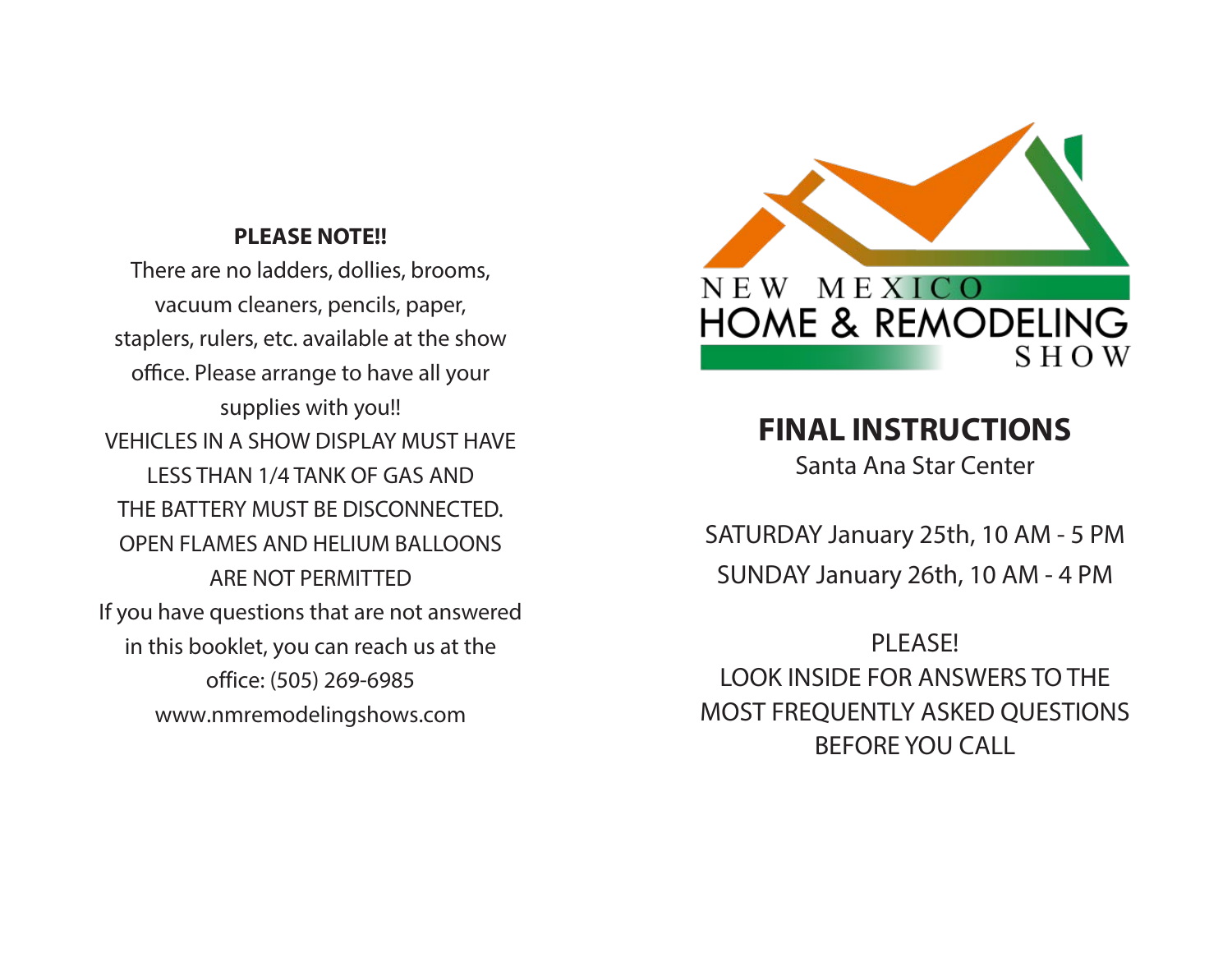# **FAQs -- Frequently Asked Questions**

Q: When do I get my parking passes?

A: Free Parking for this event - No parking Passes needed

Q: Who is the show decorator?

A: Convention Services of the Southwest, Inc is the show decorator - 505-243-9889

- Q: Where do I send my products and/or displays?
- A: Convention Services of the Southwest, Inc

1921 Bellamah Ave NW Albuquerque, NM 87104 Exhibitor name & Booth number NM HRLS 2017 C/O CSS

- Q: What kind of tape can I use to tape down my carpet?
- A: Please use CLEAR PLASTIC TAPE to tape down carpet. \*\* NO DUCT TAPE ALLOWED \*\*
- Q: Will there be a forklift available at the show?
- A: Yes, Two fork lifts with operators will be available to move In and Out Free of charge
- Q: What is the sales tax rate at the show?
- A: 7.6875% the current tax rate at the Santa Ana Star Center
- Q: Are there special requirements for vehicles in the show?
- A: Vehicles must have less that 1/8 tank of fuel and must have the battery disconnected.

If you have questions that are not answered here, you can reach us at the office: (505)-269-6985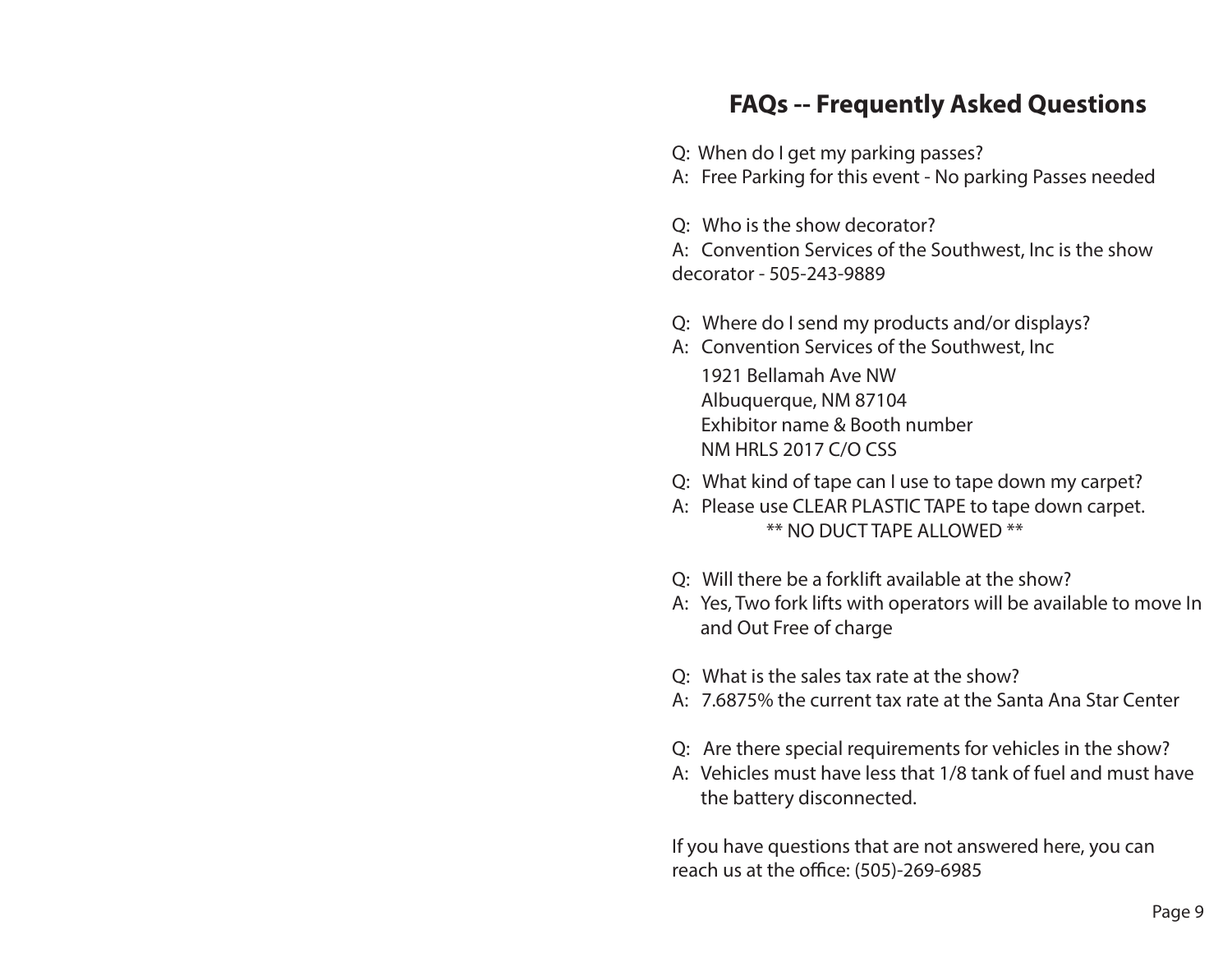(exhibitors please cut and paste this to your facebook)

# Be Inspired!

You can have the home you dream about...

Meet the experts in home improvement who are ready to help create your dream home!

**The New Mexico Home & Remodeling Show January 25th & 26th, 2020 The Santa Ana Star Center**

- **First hour FREE Admission**
- **FREE Parking**
- **All under one roof**

For more information please visit our website at www.nmremodelingshows.com

#### **Check-In at the Show Office**

Please check-in at the SHOW OFFICE when you arrive before setting up. Exhibitors will receive their badges and parking passes when they check in.

Payments for booth rental after JANUARY 13 2020 must be paid by Cashier's Check, Money Order or Cash only. No personal checks or company checks accepted after JANUARY 13, 2020.

#### **Show Set-Up Hours**

Thursday and Friday, January 23rd and 24th, 9:00 AM to 7:00 PM

*Saturday,* **January 25th,** *ABSOLUTELY NO SET-UP\**

Note: EXHIBITORS MUST CHECK IN AND SET UP DISPLAY ON THURSDAY OR FRIDAY -- NO EXCEPTIONS!

\*Exhibitors may enter the Star Center after 9:00 AM on Saturday and Sunday.

## **Show Hours and Location**

Saturday, January 25th, 10 AM - 5 PM Sunday, January 26th, 10 AM - 4 PM Santa Ana Star Center

## **Show Decorator**

Convention Services of the Southwest, Inc. is the show decorator. An exhibitor ser-vice desk located next to the Show Office will be staffed to provide on-site assistance to exhibitors. It will be to your advantage to place your order prior to the show with Convention Services of the Southwest, Inc. If you have not received your packet from them, you should contact an exhibitor representative. Their phone number is 505-243-9889.

NOTE: Tables and chairs are available for rent from Convention Services of the Southwest, Inc.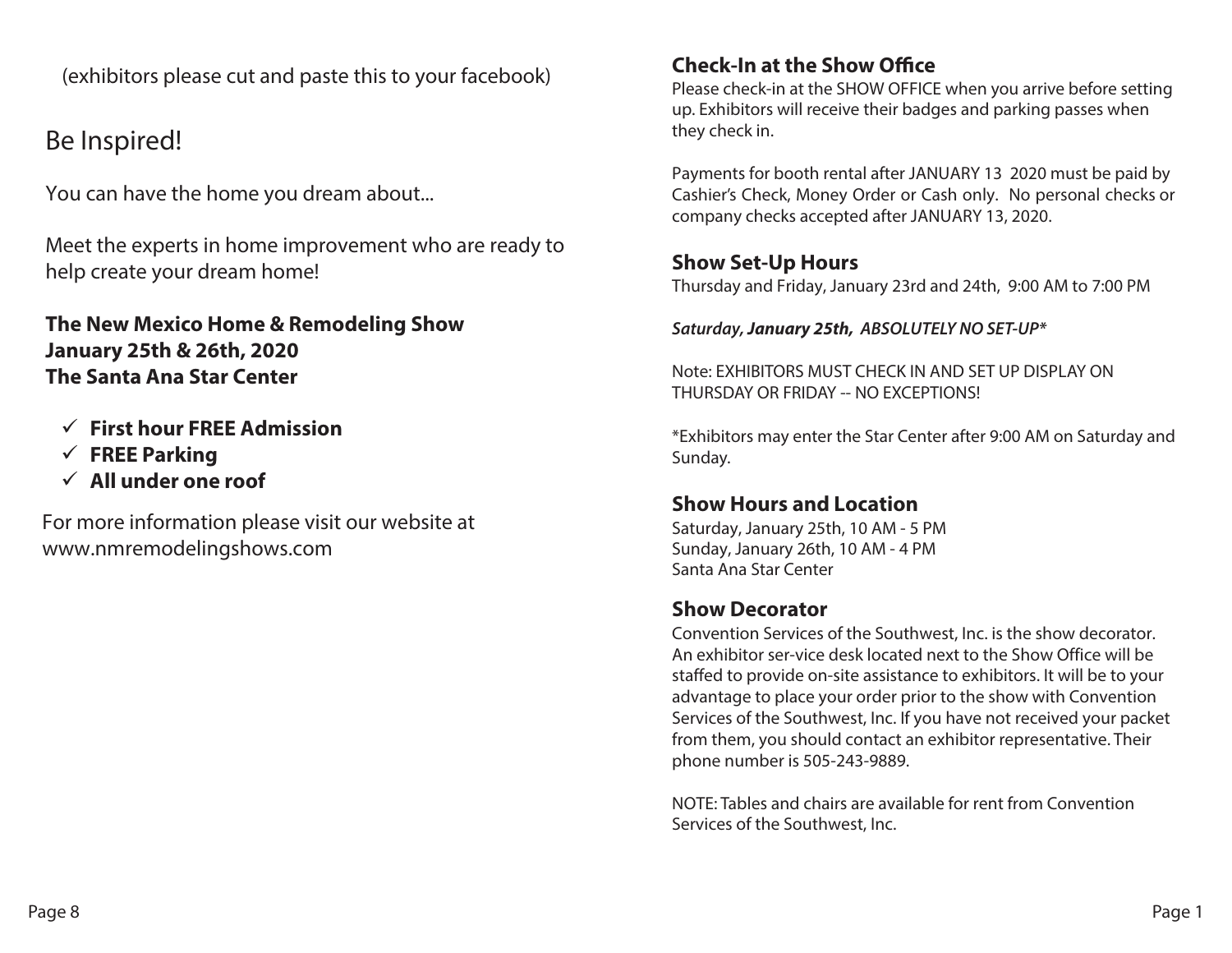#### **Included with your booth**

Unless otherwise specified, each exhibit booth will be 10' x 10', with a three-foot high curtain side dividers, eight-foot high curtained backdrop, and an identification sign. Electricity for booth available if needed; 500/watt duplex (110 power only). Any additional power required will be provided at exhibitors expense.

Note: Unfortunately there are no ladders, dollies, brooms, vacuum cleaners, forklifts, pencils, paper, staplers, rulers, etc. available at the show office. Please arrange to have all your supplies with you!!

#### **Exhibit Display Policy**

Booths will be cloth, with 8 ft. high backdrop and a 3 ft. high side panel drapes. The side panels of the display may be no higher than 8 ft. for one-half of the distance measured from the back drape.

A presentable finished appearance is required on all areas of the display visible to the public. Any unfurnished, exposed portion of the exhibit must be draped.

#### **Move In (Unloading)**

The loading dock is located on the west side of the Santa Ana Star Center. There are four loading docks and one ramp. Two fork lifts with operators will be available to move In and Out. Please move your vehicle to one of the designated parking lots after unloading at the dock. You may not drive into the building unless authorized by show management.

#### **Security**

Security will be provided 24 hours a day from set-up on Thursday, January 23rd (prior to the show), through exhibit removal at noon on Monday, January 27th

#### **Removal of Exhibits (Tear Down) Cont'd.**

If it becomes necessary for the exhibit to be removed by management or The Santa Ana Star Center, ALL FEES WILL BE CHARGED DIRECTLY TO THE EXHIBITOR AT PREVAILING RATES. We are not liable for items remaining after noon on January 27th. Security for the event ends at 12 noon Monday, January 27th, 2020

#### **City and State Requirements**

New Mexico State Tax

Exhibitors who plan to sell merchandise during the show in a cash and carry fashion are responsible for complying with city licensing and New Mexico State Tax requirements. Rio Ranch tax is 7.6875%.

#### **Music in Booth**

Live or taped music is prohibited as part of an exhibit or display without written permission from an appropriate music licensing source (i.e., BMI, ASCAP). Evidence of such an agreement must be available for review upon request. In the event written confirmation cannot be documented, the exhibitor agrees to cease playing the music.

#### **Santa Ana Star Center Address & Phone No.**

3001 Civic Centre Rio Rancho, NM 87144 Phone: 505-891-7300 Fax: 505-891-7301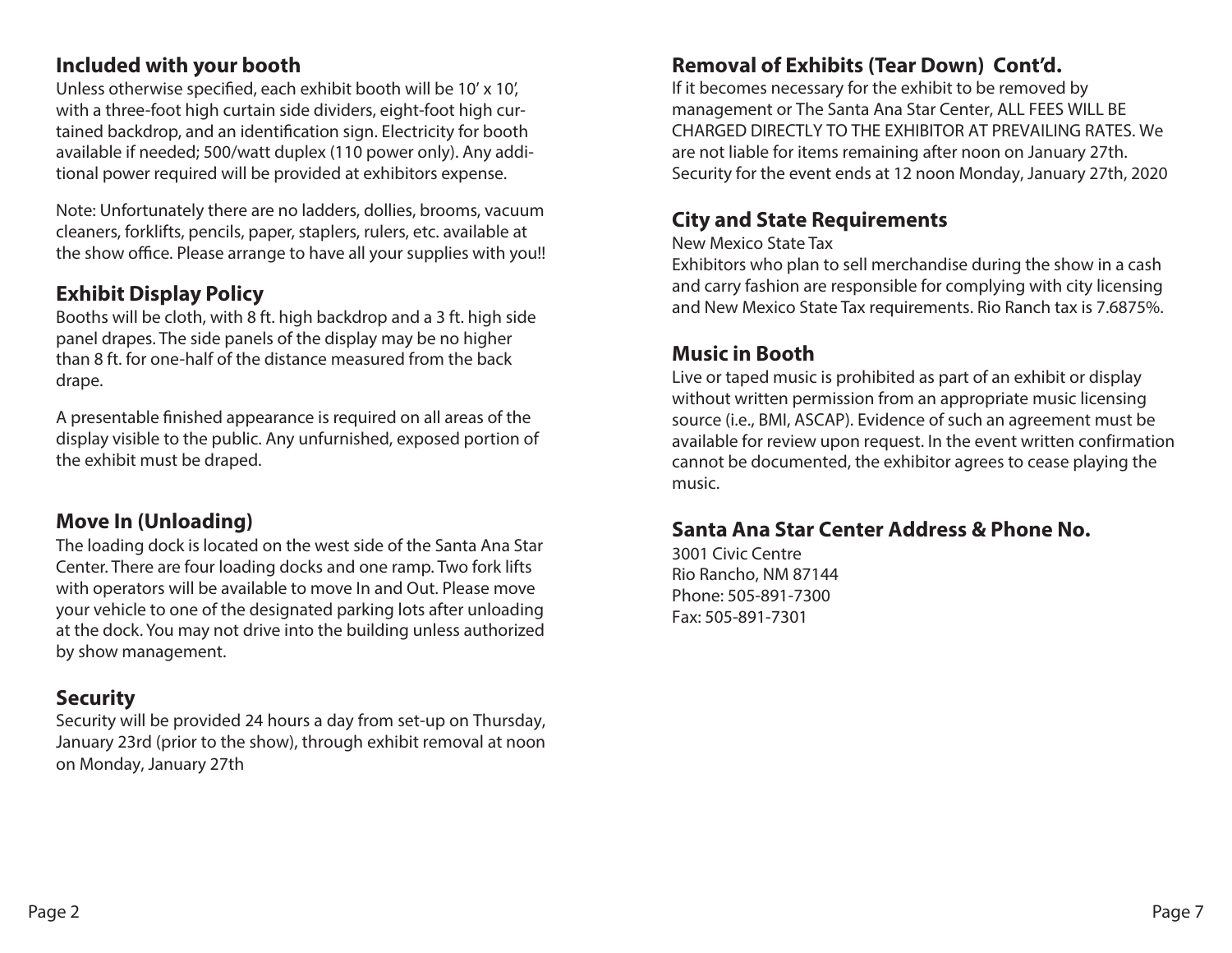#### **Carpet/Electrical Cords**

**Carpet/Literical Cords**<br>If you have carpet in your booth, ALL EXPOSED EDGES MUST BE TAPED DOWN. ALL EXTENSION CORDS MUST BE TAPED DOWN. The only tape that will be allowed is CLEAR PLASTIC TAPE. \*\*\*NO DUCT TAPE AL-LOWED.\*\*\* The show decorator can provide this service for a fee.

#### **No Posting**  $\mathbf{A}$   $\mathbf{B}$   $\mathbf{A}$   $\mathbf{B}$   $\mathbf{A}$   $\mathbf{B}$   $\mathbf{A}$   $\mathbf{B}$   $\mathbf{A}$   $\mathbf{B}$   $\mathbf{A}$   $\mathbf{B}$   $\mathbf{A}$   $\mathbf{B}$   $\mathbf{A}$   $\mathbf{B}$   $\mathbf{A}$   $\mathbf{B}$   $\mathbf{A}$   $\mathbf{B}$   $\mathbf{A}$   $\mathbf{B}$   $\mathbf{A}$   $\mathbf{B}$   $\mathbf{$

There will be no posting of signs/flyers anywhere in the exhibit facility. We are charged damage fees because adhesive tape damages the walls. If we find your sign posted, you will be assessed the amount of the damage fee.<br>The damage fee.  $\ldots$  are charged to  $\ldots$ 

#### **Shipments to the Show**

one presence to the one of the damage.<br>All Deliveries to the show must go through: Convention Services of the Southwest, Inc. 1921 Bellamah Ave NW **SHIPMENTS TO THE SHOW** Albuquerque, NM 87104 505-243-9889 **DISCO DISPLAY**

#### **Show Clean Up 3123 Central Ave NE Show Clean Up**

During the show, trash should be placed in the aisle at the end of the **505-265-1515** day for pick up.

#### **Miscellaneous SHOW CLEAN UP**

**No open flames** are permitted in the Star Center. **No belium balloons** are permitted in the Star Center. No outside food or drink may be brought into the Star Center. **REMOVAL OF EXHIBITS (TEAR DOWN)**

## **Removal of Exhibits (Tear Down)**

Nothing will be allowed to leave the exhibit hall until 4:00 PM on Sunday, January 26th. Please advise the people working your booth of these Instructions. It is extremely disruptive to have some exhibitors start Tearing down their boots prior to the close of the show while attendees Are still walking through the building. Please do not start dismantling Exhibits prior to 4:00 PM. Exhibits should be dismantled<br>and remained by Nagar, Manday, January 27th and removed by Noon Monday, January 27th

# Exhibit Display Policy Open Viewing